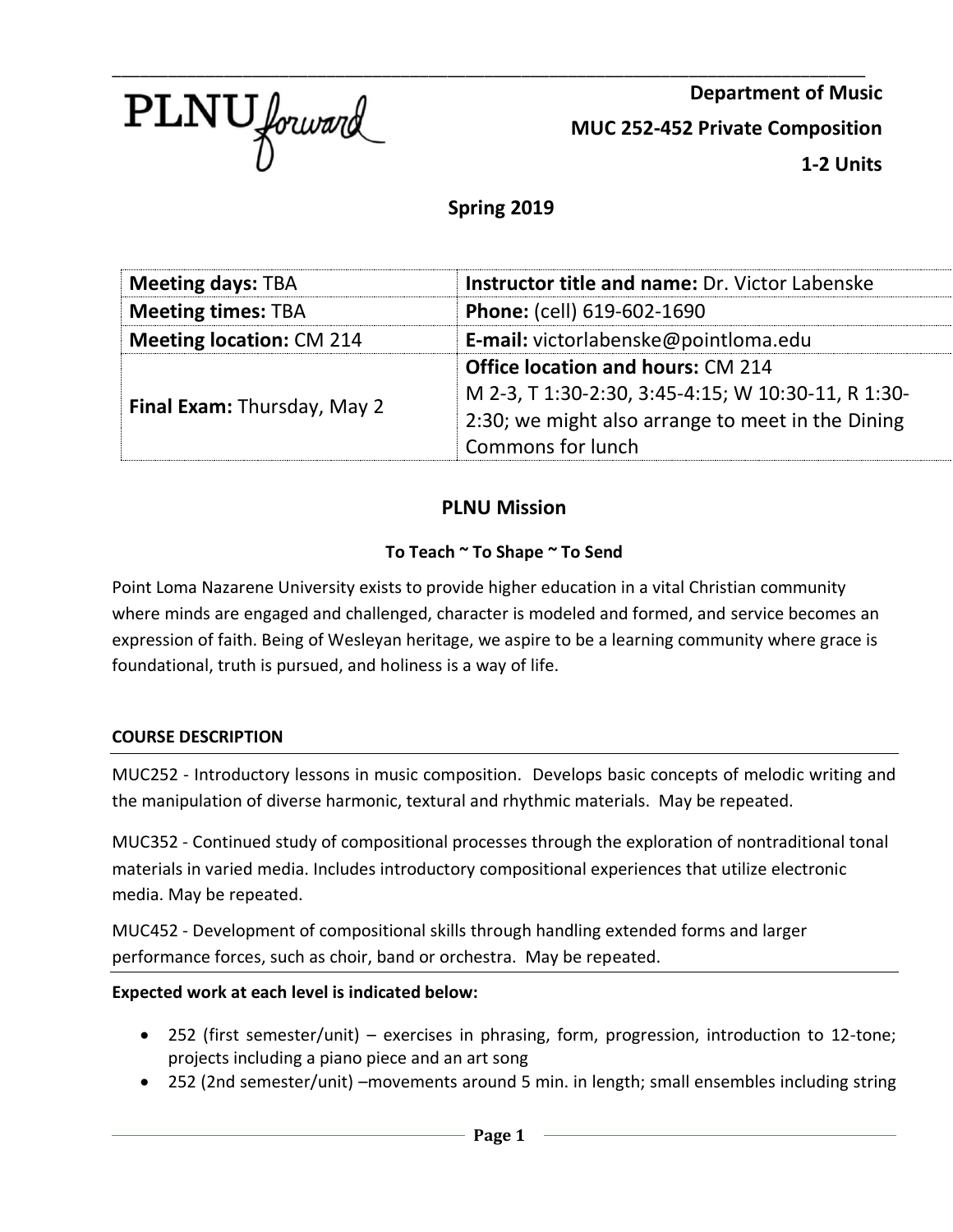quartet, woodwind quintet; brass quintet; vocal music

- 352 continuation of small ensembles not used in 252. Exploring non-tonal and non-traditional writing; electronic media; mixed ("Pierrot") ensemble; longer movements, with a final 352 project approx. 10 minutes in length.
- 452 longer works and larger forces (orchestra, concert band); continued exploration of nontonal and non-traditional writing.

### **COURSE LEARNING OUTCOMES**

*You will synthesize the following musical grammar and technical components with your own original thought as evidenced in your compositions; At a minimum for each area below, MUC252 first semester students should demonstrate preliminary skills; MUC252 second semester students should demonstrate basic skills, MUC352 students should demonstrate proficient skills. MUC452 students should demonstrate advanced skills in at least 3 areas as evidenced by the rubric completed by each faculty member at the jury.*

- *• phrasing*
- *• direction and climax*
- *• harmonic process*
- *• formal process*
- *• notational accuracy*
- *• expressive markings*
- *• cohesive musical language*
- *• philosophical/extra-musical connection*
- *• idiomatic knowledge of instruments and voices*

### **COURSE ASSIGNMENTS**

- **Weekly Grade** I will average the 2 components listed below (1. Practice hours and days, and 2. Assignment sheet) to determine a grade for each lesson after lesson #1. **Student must email the professor a .pdf copy of each composition to be worked on in the lesson before to the lesson time**.
	- o *Practice hours and days* 
		- Each week at your lesson, you will report the number of hours and the number of days you practiced over the past week.
		- The days practiced (6 days/week = 100%) will be averaged with the practice hours.
		- For each unit of registration, you need to practice a minimum of 4 hours per week, 6 days per week.
		- *Upper division students may choose to individualize this requirement by adjusting or eliminating number of days.*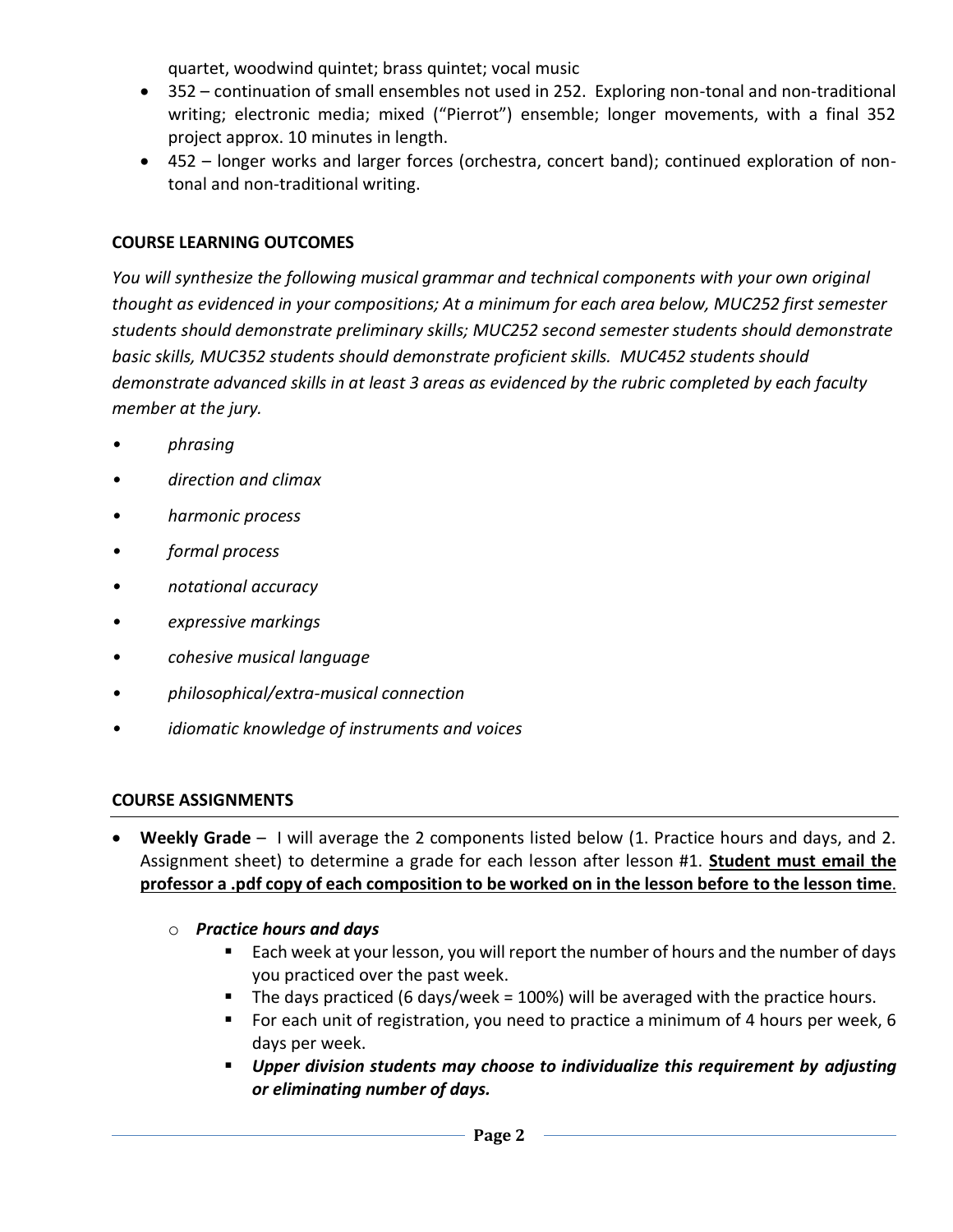- Your recorded practice time should be on assigned composition work only.
- Practice rooms are available by checking out a key at the music office.
- o *Assignment sheet -* Together, we will create an assignment sheet at each lesson; in consultation with you, I will assign a grade for your progress on the previous week's assignments (bringing a hard copy and emailing a copy of your composition(s) in progress is required and will be part of your grade).
- o *Binder –* I will keep a binder in my office with your assignment sheets. Your job is to take a picture of the assignment sheet at each lesson so that you have an electronic copy to follow throughout the week.

## o *Completing Compositions*

 If you are studying for **1 unit,** you will complete **2 pieces (or 6 min. of music)** during the semester:

- The **first piece (or first 3 min.)** by **week 8**.
- The **second piece (or last 3 min.)** by **our last lesson (before finals week)**
- o If you are studying for **2 units, you** will complete **3 pieces (or 10 minutes of music) during the semester**:
	- The **first piece (or first 3 min.)** by **week 5**.
	- The **second piece (or next 3 min.)** by **week 10.**
	- The **third piece (or last 4 min.)** by **our last lesson (before finals week).**
- o You will receive 100% of the earned score for the weekly grade if you choose to complete the composition requirement by the due date. If you choose not to meet the requirement, the grade for that week will be 50% of the weekly grade earned that week. Subsequent weekly grades will be 50% until you have chosen to complete the composition requirement.
- o If you would like me to, I will complete a grading rubric for each piece after you complete it, in order to show you the kind of feedback you will receive at the jury. Just ask me to do this.
- **Composition forum** Forum enables you to hear each other's work.
	- o Forum is held on the following evenings from 8:30-9:30 PM in

Cooper 116: **W** *2/27, W 3/13, W 4/24 (we may try to schedule a trip to UCSD for a recital which can count for a forum as well)*

- o Attendance at the **ENTIRE CLASS** is required!
- o If you are registered for two-units, you will attend at least 3 forums.
- o If you are registered for one-unit, you will attend at least 2 forums.
- o Each missed forum will count as a missed lesson.
- o Music majors must perform on at least one forum.
- *Performances -* Having your works performed prepare you for your recital and your future work as a professional composer.
	- o Student Recitals Each composition major must have an original work performed on a student recital once per semester. Failure to do so will count as two missed lessons. Please choose your performance dates at the first lesson. **Student Recital dates are 2/4, 2/25, 4/1, 4/15.**
	- o Rehearsals Students must arrange at least one rehearsal before the performance. A rehearsal must be videotaped and brought to the following lesson for review with the instructor.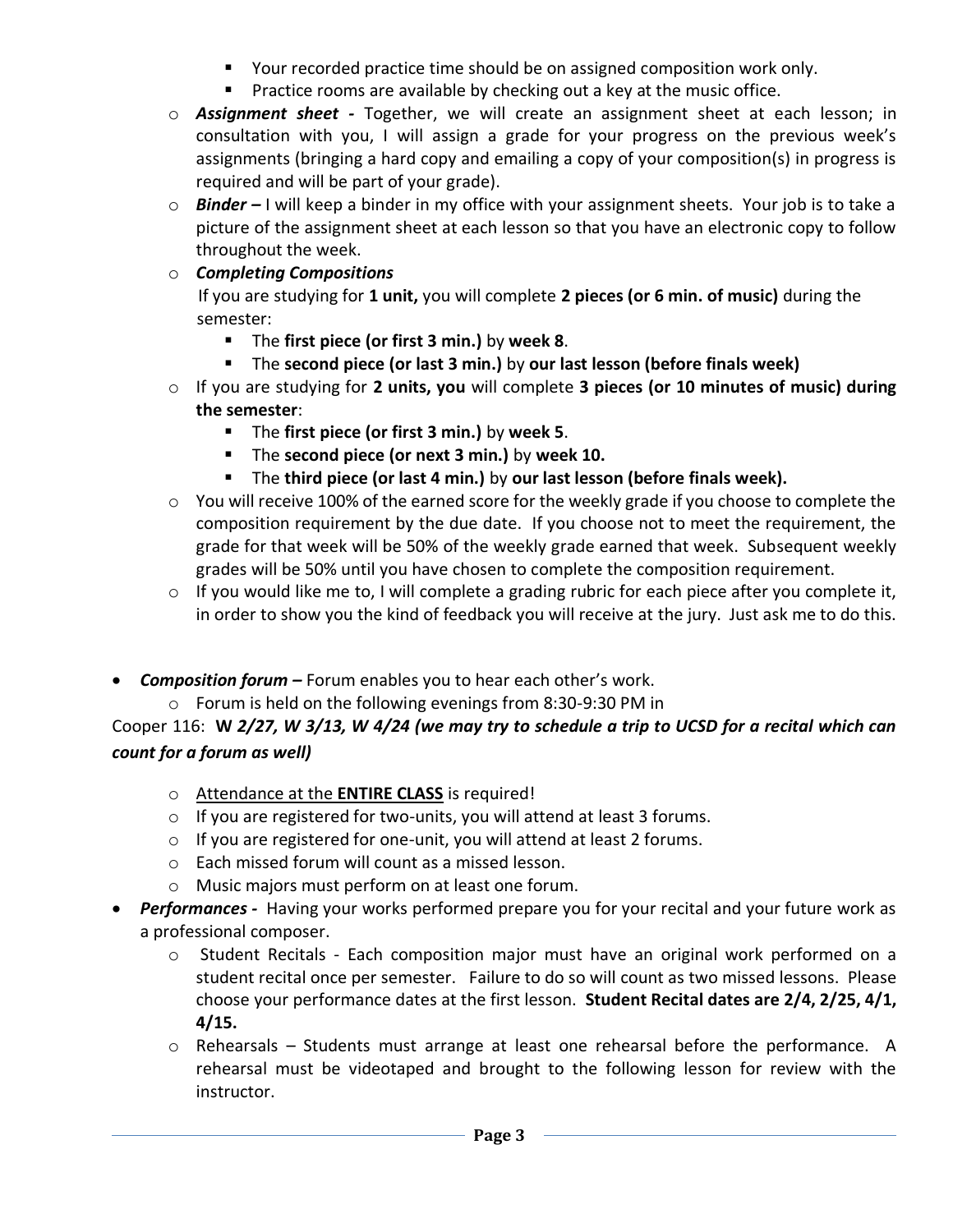- *Competitions/Connecting with the Professional Community* We are sent to represent God's kingdom and PLNU in our world. Competitions also provide assessment by experts outside of our community.
	- o If you are a composition major at the 352 or 452 level you need to participate in a competition this semester (unless this is your first semester in this studio). Other composers may elect to participate. You may alternately choose to write a piece for a "call for scores" opportunity. An outstanding opportunities where our students have done well in the past is:

#### ▪ **MTAC Composers Today**

- $\circ$  If this is a requirement for you and you choose not to participate, it will count as a missed lesson.
- *Peer Review –* This assignment develops your critical thinking and analytical skills.
	- o Each composer will complete a peer review of another student's composition using the form provided on eclass.
	- o The peer review will count as 5% of the assigned studio grade.
	- o Peer review is due April 28. You will submit an electronic copy to Dr. Labenske and also discuss the review with both your reviewer and reviewee.

#### **REQUIRED TEXTS AND RECOMMENDED STUDY RESOURCES**

Finale Notation Software would be very helpful (new edition avaiable for \$99)

A metronome and possibly manuscript paper may also be useful.

#### **ASSESSMENT AND GRADING**

| Grading componments (details below): |                                     | grade scale:   |               |  |  |
|--------------------------------------|-------------------------------------|----------------|---------------|--|--|
| 1.                                   | weekly grade (assignment sheets and |                |               |  |  |
|                                      |                                     | $A = 93 - 100$ | $C = 73 - 76$ |  |  |
|                                      | practice hours/days)                | $A = 90-92$    | $C = 70 - 72$ |  |  |
|                                      | 2. composition completion schedule  | $B+=87-89$     | $D+=67-69$    |  |  |
|                                      | $3.$ jury                           | $B = 83 - 86$  | $D = 63 - 66$ |  |  |
|                                      |                                     | $B = 80 - 82$  | $D = 60 - 62$ |  |  |
|                                      | 4. forum attendance                 | $C+=77-79$     | $F = 0 - 59$  |  |  |
| 5.                                   | performance requirement             |                |               |  |  |
| 6.                                   | Peer review                         |                |               |  |  |
|                                      |                                     |                |               |  |  |
| 7.                                   | attendance                          |                |               |  |  |
| 8.                                   | competition                         |                |               |  |  |

#### **FINAL EXAMINATION POLICY**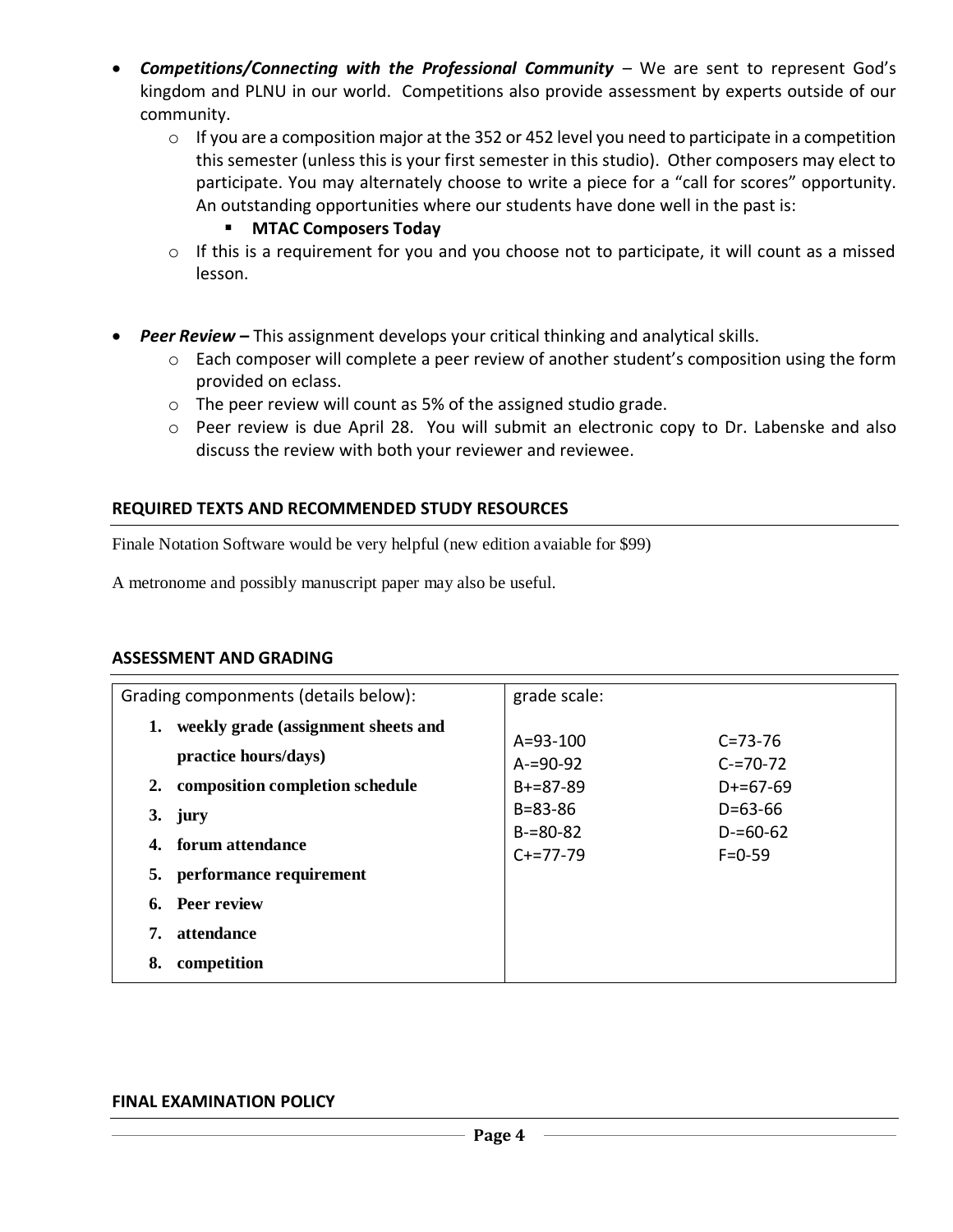The jury (required of some students as described above) is the final examination in Private Composition. And successful completion of this class requires taking the jury **on its scheduled day.**

- o The jury is usually Thursday of finals week.
- o Composition majors are required to take a jury at the end of each term according to the requirements in the catalog.
- o Failure to take a required jury will result in course failure.
- o The jury grade will count as 1/3 of the final grade.
- o The composition jury will consist of a submitting all three compositions completed this semester (two compositions for students studying for 1 unit).

### **PLNU COPYRIGHT POLICY**

Point Loma Nazarene University, as a non-profit educational institution, is entitled by law to use materials protected by the US Copyright Act for classroom education. Any use of those materials outside the class may violate the law.

### **PLNU ACADEMIC HONESTY POLICY**

Students should demonstrate academic honesty by doing original work and by giving appropriate credit to the ideas of others. Academic dishonesty is the act of presenting information, ideas, and/or concepts as one's own when in reality they are the results of another person's creativity and effort. A faculty member who believes a situation involving academic dishonesty has been detected may assign a failing grade for that assignment or examination, or, depending on the seriousness of the offense, for the course. Faculty should follow and students may appeal using the procedure in the university Catalog. See **Academic Policies** for definitions of kinds of academic dishonesty and for further policy information.

### **PLNU ACADEMIC ACCOMMODATIONS POLICY**

While all students are expected to meet the minimum standards for completion of this course as established by the instructor, students with disabilities may require academic adjustments, modifications or auxiliary aids/services. At Point Loma Nazarene University (PLNU), these students are requested to register with the Disability Resource Center (DRC), located in the Bond Academic Center. (DRC@pointloma.edu or 619-849-2486). The DRC's policies and procedures for assisting such students in the development of an appropriate academic adjustment plan (AP) allows PLNU to comply with Section 504 of the Rehabilitation Act and the Americans with Disabilities Act. Section 504 (a) prohibits discrimination against students with special needs and guarantees all qualified students equal access to and benefits of PLNU programs and activities. After the student files the required documentation, the DRC, in conjunction with the student, will develop an AP to meet that student's specific learning needs. The DRC will thereafter email the student's AP to all faculty who teach courses in which the student is enrolled each semester. The AP must be implemented in all such courses.

### **PLNU ATTENDANCE AND PARTICIPATION POLICY**